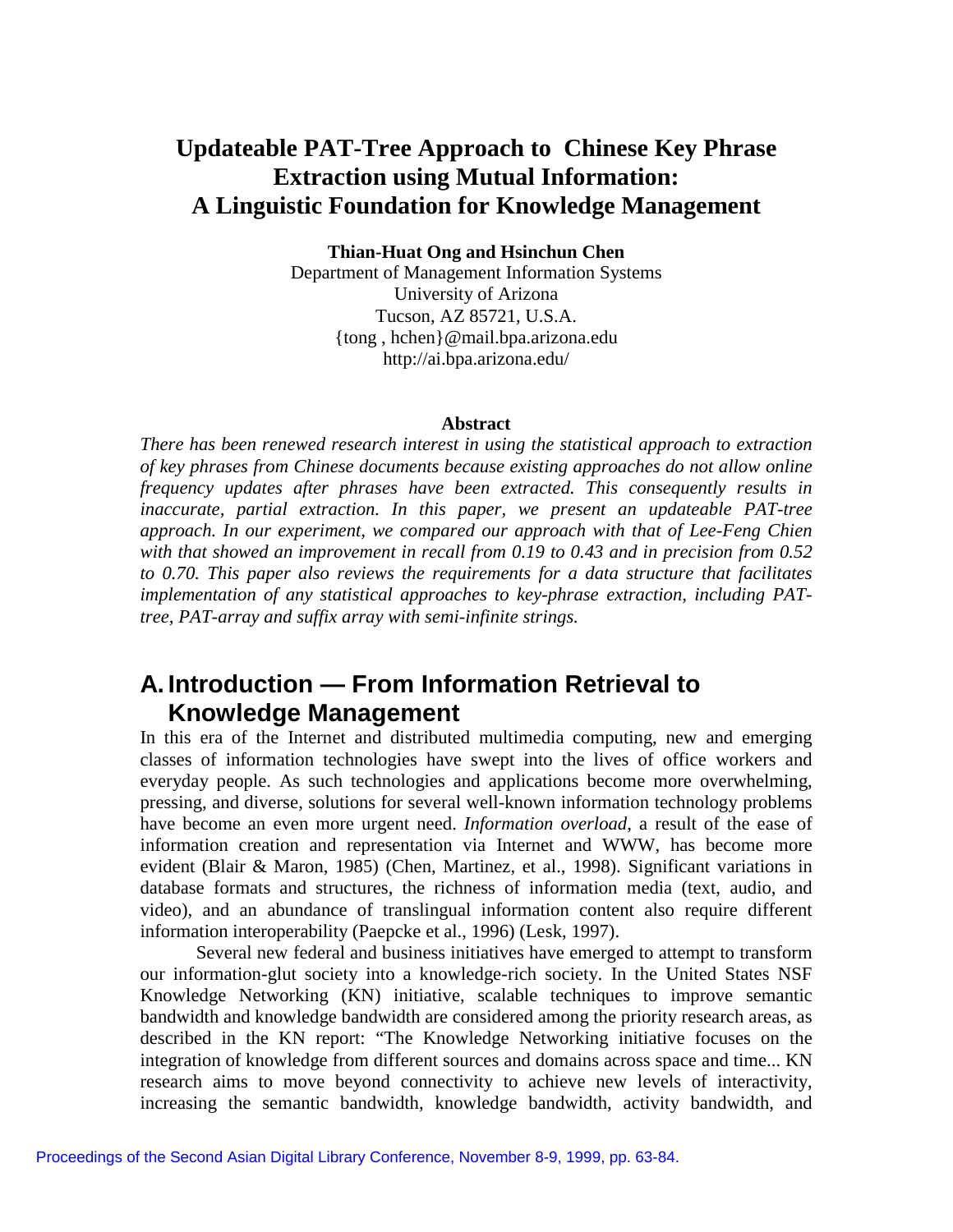cultural bandwidth among people, organizations, and communities" (Chen, 1998) (Chen & Ng, 1995).

"Knowledge networking," or a more general term, "knowledge management" (KM), has attracted significant attention from academic researchers and even executives in Fortune 500 companies. O'Leary provides the following definition: "Enterprise knowledge management entails formally managing knowledge resources in order to facilitate access and reuse knowledge, typically by means of advanced technology. KM is formal in that knowledge is classified and categorized according to a pre-specified -- but evolving -- ontology into structured and semi-structured data and knowledge bases" (O'Leary, 1998). Knowledge management systems may employ various computational techniques, including linguistics analysis, data mining, machine learning, agents, information retrieval, and human-computer interactions.

The information technology think tank Gartner Group defines KM as: "a discipline that promotes an integrated approach to identifying, capturing, retrieving, sharing and evaluating an enterprise's information assets. These information assets may include databases, documents, policies and procedures as well as the uncaptured tacit expertise and experience resident in individual workers" (Gartner Group, 1998). Gartner Group predicts that KM may become the third wave of the Net, making significant impacts on business practices and the US economy in the next century. Since 1997, 30% of Fortune 500 companies have either added a chief knowledge officer (CKO) position or converted the chief information officer (CIO) position into CKO. Many Fortune 500 and IT companies have considered knowledge sharing their most critical strategic area (Davenport, 1995) (Davenport & Prusak, 1998).

Although it has been variously defined, it is evident that knowledge management exists at the enterprise level (Davenport & Prusak, 1998) and is quite distinct from mere information (Davenport & Prusak, 1998) (Nonaka, 1994) (Teece, 1998). Also apparent in this area are the challenges that knowledge management poses to an organization. In addition to being difficult to manage, knowledge traditionally has been stored on paper or in the minds of people (Davenport, 1995) (O'Leary, 1998). The KM problems facing many firms stem from barriers to access and utilization resulting from the content and format of information (Jones & Jordan, 1998) (Rouse, Thomas, & Boff, 1998). These problems make knowledge management creation and utilization a complex and daunting process. Nevertheless, new knowledge management technologies have started to emerge in a number of different applications and organizations, such as virtual enterprising (Chen, Liao, & Prasad, 1998), joint ventures (Inkpen & Dinur, 1998), aerospace engineering (Jones & Jordan, 1998), and digital libraries (Chen, 1998) (Chen, Houston, et al., 1998).

The just-released PITAC (President's Information Technology Advisory Committee) report concluded that in the United States "the current Federal program is inadequate to start necessary new centers and research programs... The end result is that critical problems are going unsolved and we are endangering the flow of ideas that have fueled the information economy." Among the priorities for research, the PITAC report suggests that the federal program should "support fundamental research in capturing, managing, analyzing, and explaining information and in making it available for its myriad of users" (Schatz & Chen, 1999).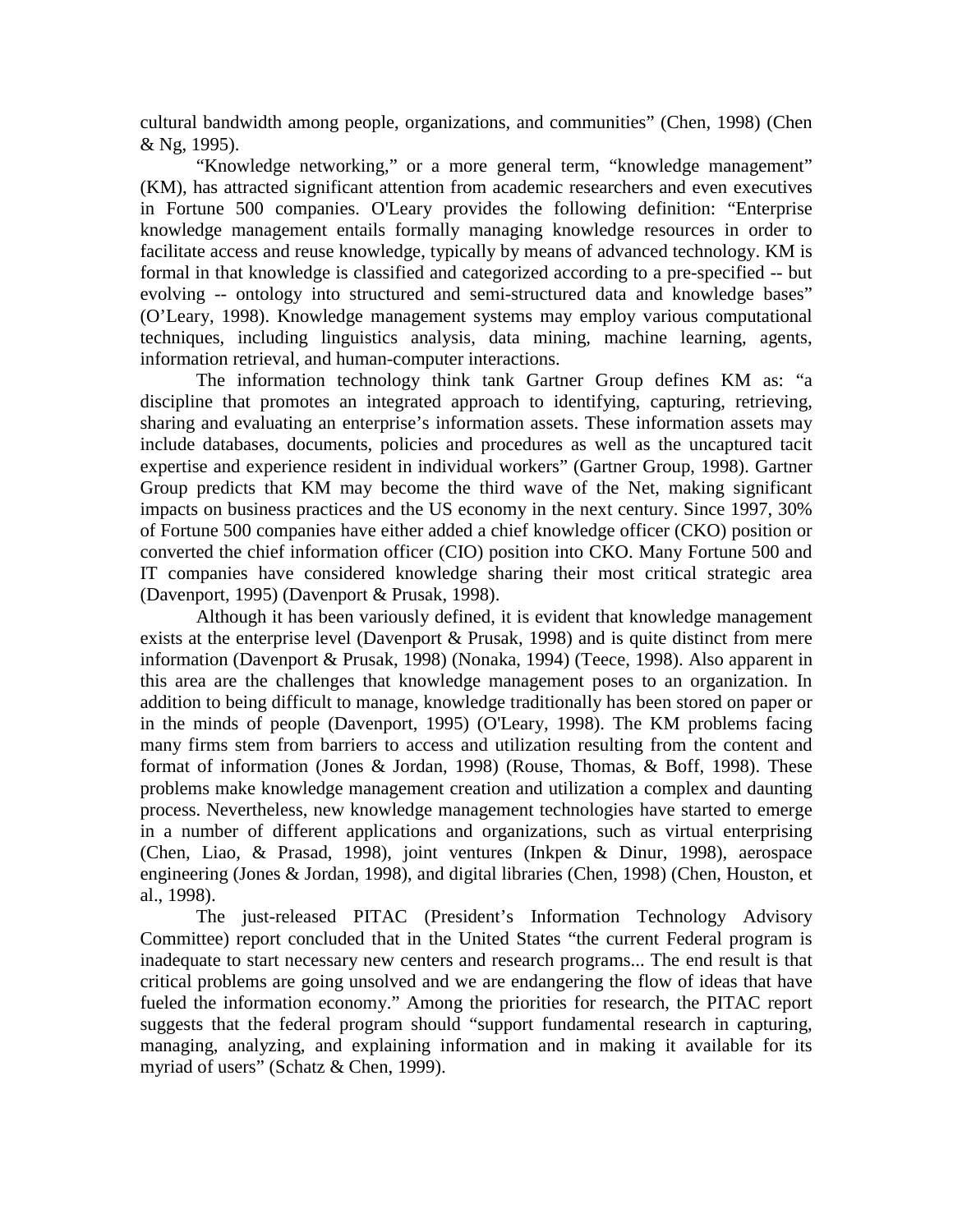In order to create a "knowledge map" from diverse information sources, Gartner Group has suggested a bottom-up approach that includes data extraction, linguistic analysis, dictionary/thesaurus creation, semantic networks, clustering/categorization, and concept yellowpages (Gartner Group, 1998). These layers of techniques can serve as the foundation for addressing multimedia and translingual interoperability as well. Other related multimedia processing and translingual indexing and machine translation techniques need to be developed to support additional functionality.

# **B. Prior Research**

Phrase extraction, commonly called word segmentation, for the Chinese language means finding the longest phrase in a word string with precise meaning (Kwok, 1997). This is considered the major barrier to text retrieval, especially for Asian languages (Chien & Pu, 1996) (Wu & Tseng, 1993) (Salton, 1989). However, key phrase extraction, commonly known as indexing, goes further, finding the phrases that are representative of a document. Indexing is fundamental to the success of many recent digital library applications and semantic information retrieval techniques (Schatz & Chen, 1999) (Chen, 1998) (Schatz & Chen, 1996) (Lin & Chen, 1996). The need to harness the tremendous amount of information available from online scientific literature and the Internet and to achieve semantic retrieval have progressively prompted more interest and research to advance the state of the art of phrase extraction (Chen, Houston, et al., 1998) (Chen, Chung, et al., 1998) (Chien, 1997).

Prior research in phrase extraction can be categorized into three categories, along with a hybrid approach that combines two or more of these basic approaches.

### *1. Dictionary approach:*

This approach uses a human-generated dictionary to break out known phrases in the dictionary that have more than one character. The major advantage is quick and simple implementation. A lot of systems are still using this approach (Bian & Chen, 1998) (Li & Xing, 1998) (Chen, 1997), especially when new words are not a concern or the dictionary covers the target documents. Because there usually is a partial matching dilemma, several strategies have been devised to improve the matching process, including maximummatching, minimum-matching, forward-matching, backward matching, bi-directional, and other heuristics. However, the effectiveness of this approach is largely limited by the comprehensiveness of the dictionary, which cannot effectively deal with proper nouns such as names and places and new terms constantly being created in special domains.

### *2. Linguistic approach:*

An alternative approach uses syntactic and/or semantic knowledge bases, heuristics, or rules to extract phrases (Wu & Tseng, 1995). From the natural language processing research in English, it has been demonstrated to be able to achieve higher precision, depending on the system design (Church, 1988) (Brill, 1995) (Voutilainen, 1997). However, although a number of articles have suggested the possibility, there has been no extensive computational linguistic research for the Chinese language, and implementing this approach remains a difficult task (Wong  $\&$  Li, 1998). The major drawback is that building complete syntactic and semantic knowledge bases for large and complex domains has proved daunting.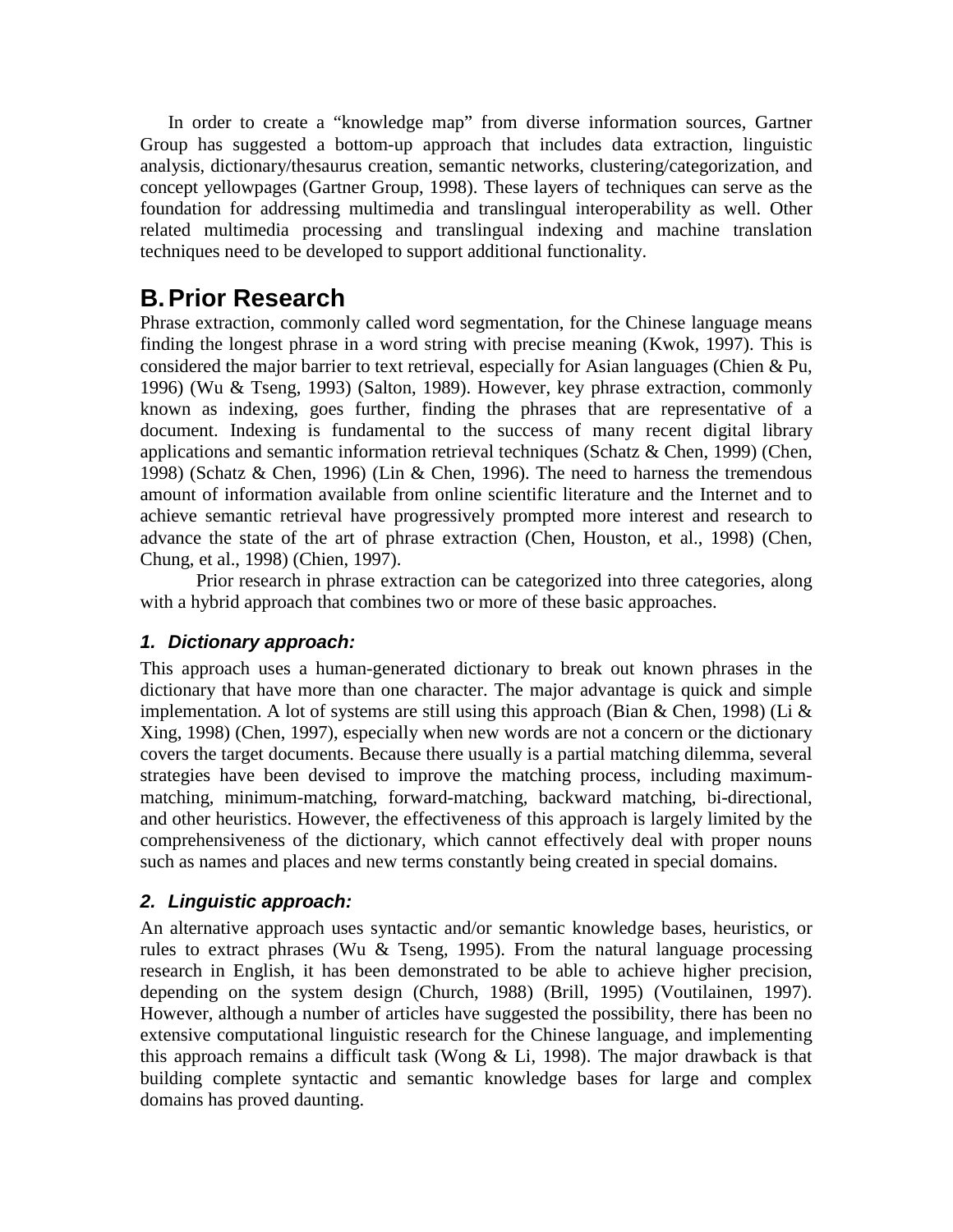#### *3. Statistical approach:*

This approach generally learns valuable statistical information from a usually large corpus to extract possible phrases. For a thorough review, readers are referred to (Su, Chaing, & Chang, 1996). This approach was shown to generate good performance in extracting key phrases (Chien, 1998) (Yang et al., 1998) (Chien, 1997) (Chen, 1997) and it has a traditional tie to the n-gram approach with a small number of n, such as 2, 3, or 4. However, when Chien first used PAT-tree for Chinese, the n became unrestricted. Despite its extensive computation, the technique does not require any labor-intensive creation of dictionary or knowledge base and is capable of capturing emerging terminology in the corpus. One major drawback is that it is not able to extract valid phrases that do not occur sufficiently frequently.

In order to achieve key phrase extraction, we need to apply additional processing. Although perhaps not as precise as the linguistic approach, the statistical approach is still a good choice for extracting key phrases. Since it is based on the probable occurrences in the collection, low-frequency phrases, which are more likely not to be key phrases, will be removed automatically. Therefore, a statistical approach is very well suited for extracting key phrases, especially when combined with our proposed updateable data structure.

However, there are some challenges for the statistical approach. Kenneth Church has pointed out that some Bible literature has repeated patterns with up to 400 words (Church, 1997) and constitutes a challenge for the n-gram technique because, without removal of the pattern every sub-pattern in the 400-word sentence could be extracted. Removal of a pattern from the corpus affects the frequency distribution of the corpus, especially repetitive removals of many sub-patterns. An attempt to figure out the new frequency without updating was tried but failed. Different researchers have tried different heuristics to extract better phrases and avoid partial phrases.

Our proposed approach is an extension of Lee-feng Chien's PAT-Tree-Based Keyword Extraction for Chinese Information Retrieval (Chien, 1997). Chien's approach can be considered a generic model for n-gram, because it does not restrict the value of n to any fixed number. The key distinctions between these two approaches are their extracting methods and the use of stop words.

The first and most important distinction is the heuristics to extract phrases. Chien's approach examines from the longest possible patterns to the smallest patterns, each time using three iterative inclusion-exclusion heuristics, which backtrack to the longer patterns if necessary. The backtracking heuristic tries to avoid extracting incorrect partial phrases, but it does not always guarantee the outcome.

Our approach is much simpler: starting from the longest possible patterns to the smallest patterns, and each time uses a frequency and mutual information threshold to decide whether to extract and thus *remove* the phrase (update the frequency). The heuristic is shown as pseudo-code as

```
for len:=max_len down to 2
  repeat until no more changes
     for pat := all patterns of length len
       if freq(pat)>TH_f and mutual_info(pat)>TH_mi
         output pat as an extract phrase
         remove pat from PAT-tree
```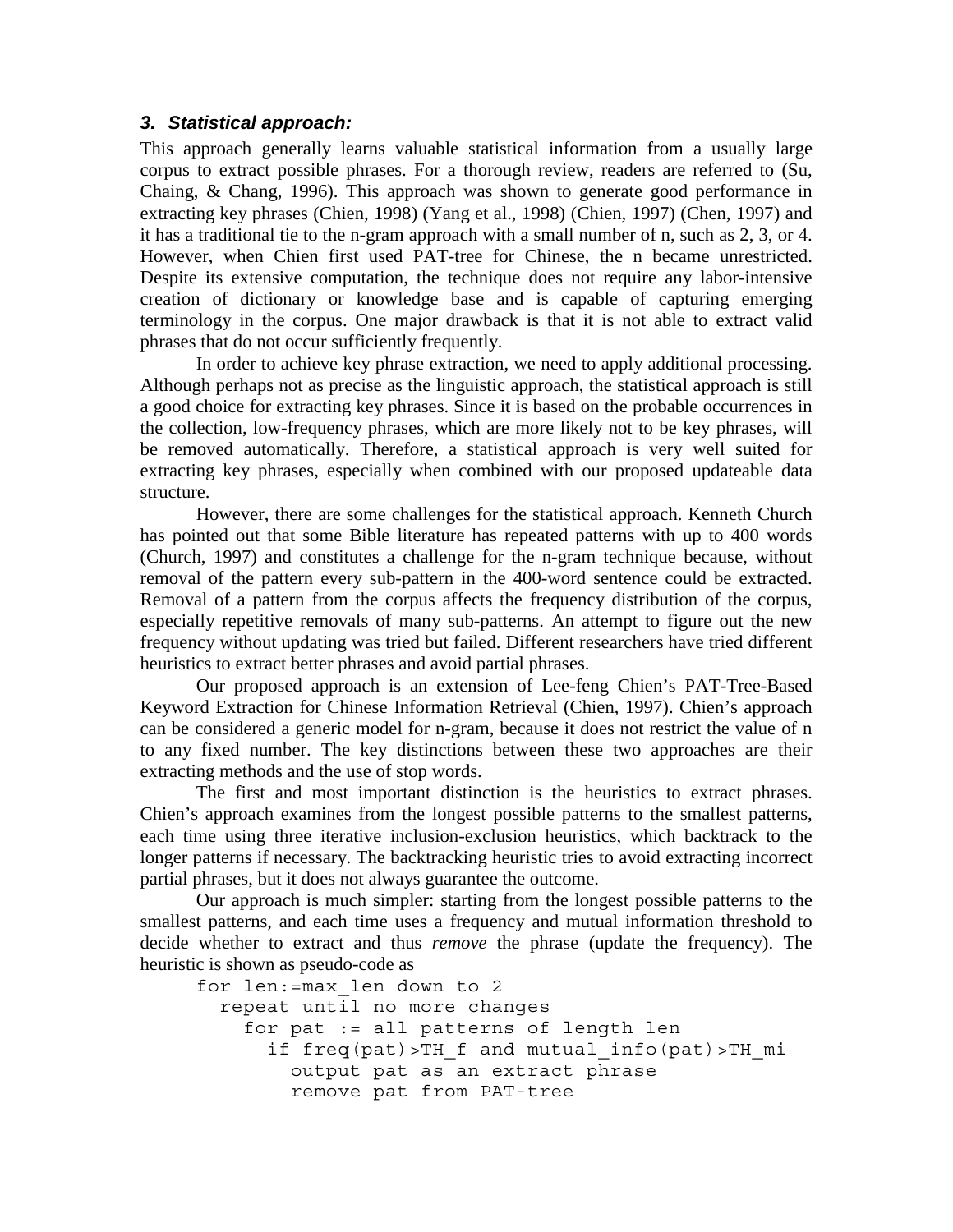Here, we illustrate how online frequency updating after removal of extracted key phrases helps to extract more precise phrases. However, since a more real-life and elaborate example would obscure the discussion, we create a hypothetical scenario in which a corpus has only 50 人工智慧 (artificial intelligence). The algorithm starts with the longest pattern, which is 4. Since both the frequency (50) and mutual information (1.0) are high, this phrase is extracted. Without removal of this newly extracted phrase, the incorrect partial pattern 人工智 or 工智慧 will have a chance of being extracted later. On the other hand, if we remove the newly extracted phrase from this corpus (i.e., update the frequency), then there is nothing left in this corpus, and subsequent partial extractions will be impossible. It might be asked, "What about the correct partial phrases  $\mathcal{A}$ . (artificial) and  $4\frac{1}{3}$  (intelligence)?" Of course, they will not be extracted in this hypothetical scenario, but in a real-life corpus, if the smaller phrases  $\lambda$ ,  $\bar{\Lambda}$  and  $\bar{\Lambda}$ happen independently of the longer phrase  $\Lambda$   $\mathbb{Z}$  are frequently enough (i.e., are important by themselves), they will be extracted too. Yet in a corpus that talks mostly about MIS and artificial intelligence, the smaller phrases  $\sqrt{\perp}$  and 智慧 are not useful and so are not extracted.

In our updateable approach, we therefore do not need a backtracking heuristic to avoid partial extraction, but we need to develop a new data structure that supports consistent on-line frequency update after removing patterns that we have already extracted. In this case, the 400-word pattern in the Bible will now be extracted only once and its sub-patterns will not be extracted. Detailed discussion of implementation is deferred to a later section titled Online Frequency Update.

A second difference is that Chien's approach does not call for stop words, whereas our preliminary experience suggests that the use of stop words could increase the accuracy of the results. In order to isolate the effect of stop words, the experiment also includes our approach with and without stop words, so that we can identify the improvements of our approach without stop words over Chien's approach, and then that for our approach with stop words.

## **C. Mutual Information**

A number of mutual information metrics are being used in recent statistical approaches. *Mutual information* is one commonly used to measure how consistently two patterns occur together in a corpus. Traditionally, *MI(A,B)* is defined as the log-likelihood ratio of the joint probability of pattern *A* and *B* over the probability of *A* and *B*:

$$
MI(A, B) = \log_2\left(\frac{P(A, B)}{P(A)P(B)}\right)
$$

In Chinese phrase extraction, let *c* be a pattern of interest (e.g.,  $\Lambda \perp \mathbb{H}$ ) meaning artificial intelligence), and let *left* and *right* be its sub-pattern:

> $c = \sqrt{\frac{m}{m}}$  "artificial intelligence"  $left = \setminus \perp \mathcal{E}$  (partial word, no meaning)  $right =$   $\top$ 智慧 (partial word, no meaning)

Then, we can obtain the mutual information for the pattern *c*,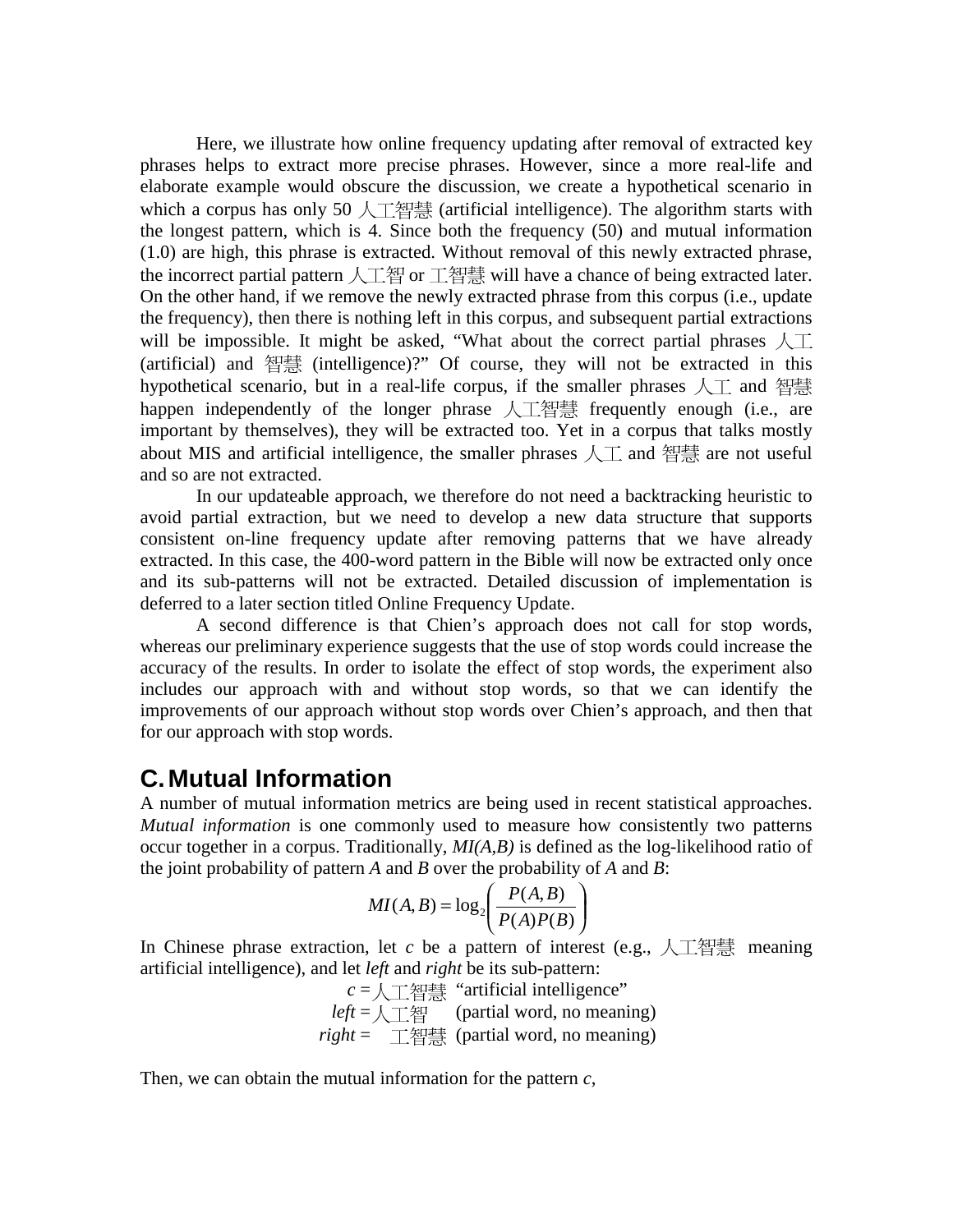$$
MI_c = \log_2\left(\frac{P(c)}{P(left)P(right)}\right)
$$

The intuition arises from the independent event where  $P(c)=P(left)P(right)$ , in which  $ML_c=0$ ; if  $ML_c>>0$  and the patterns co-occur very well. The probability of pattern *c* is the ratio of the frequency  $f_c$  over the total frequency  $F$ :

$$
MI_c = \log_2 \left( \frac{f_c/F}{f_{left}/F \cdot f_{right}/F} \right) = \log_2 \left( \frac{Ff_c}{f_{left} \cdot f_{right}} \right)
$$

If we are only interested in deciding whether the mutual information exceeds a certain threshold *TH* such that  $MI_c \geq TH$ , then we can simplify the calculation without involving the slower logarithmic function, as in

$$
\frac{f_c}{f_{left} \cdot f_{right}} \geq TH', \quad where \ TH' = 2^{TH}/F
$$

On the other hand, Chien defined an alternate mutual information metric, called significance estimation function, which is the ratio of the probability of the

$$
MI'_{c} = \frac{P(c)}{P(subpatterns of c)}
$$

$$
= \frac{P(c)}{P(left) + P(right) - P(c)}
$$

Intuitively, when pattern  $c$  and its sub-pattern co-occur very well,  $ML$ <sup> $\cdot$ </sup> is high and close to 1, so the pattern *c* is more likely to form a phrase than its left and right sub-patterns alone. On the other hand, if  $MI_c$  is low and close to 0, the pattern *c* is not likely to form a phrase. The calculation can be simplified using frequency:

$$
MI'_{c} = \frac{f_{c}/F}{f_{left}/F + f_{right}/F - f_{c}/F}
$$

$$
= \frac{f_{c}}{f_{left_{c}} + f_{right_{c}} - f_{c}}
$$

In fact, this turned out to be the same as the Jaccard measure, which is also commonly used in Information Retrieval and defined as  $Jaccard(A, B) = |A \cap B| / |A \cup B|$ .

Therefore, both mutual information metrics are equally easy to calculate for threshold cut-off, but no experiment has been conducted to determine which metric performs better.

### **D. Required Data Structure**

Since all the mutual-information-based approaches need to access all the possible patterns and find their frequency of occurrence, a highly efficient searching algorithm, both in terms of space and time, must be employed, or else it becomes too large or too slow for practical use. There has been a tremendous amount of research in this area, in particular in the field of fast text searching (Beaza-Yates & Gonnet, 1996) (Manber & Myers, 1993). Basically, we have a static text corpus that can be preprocessed to increase the performance of the search.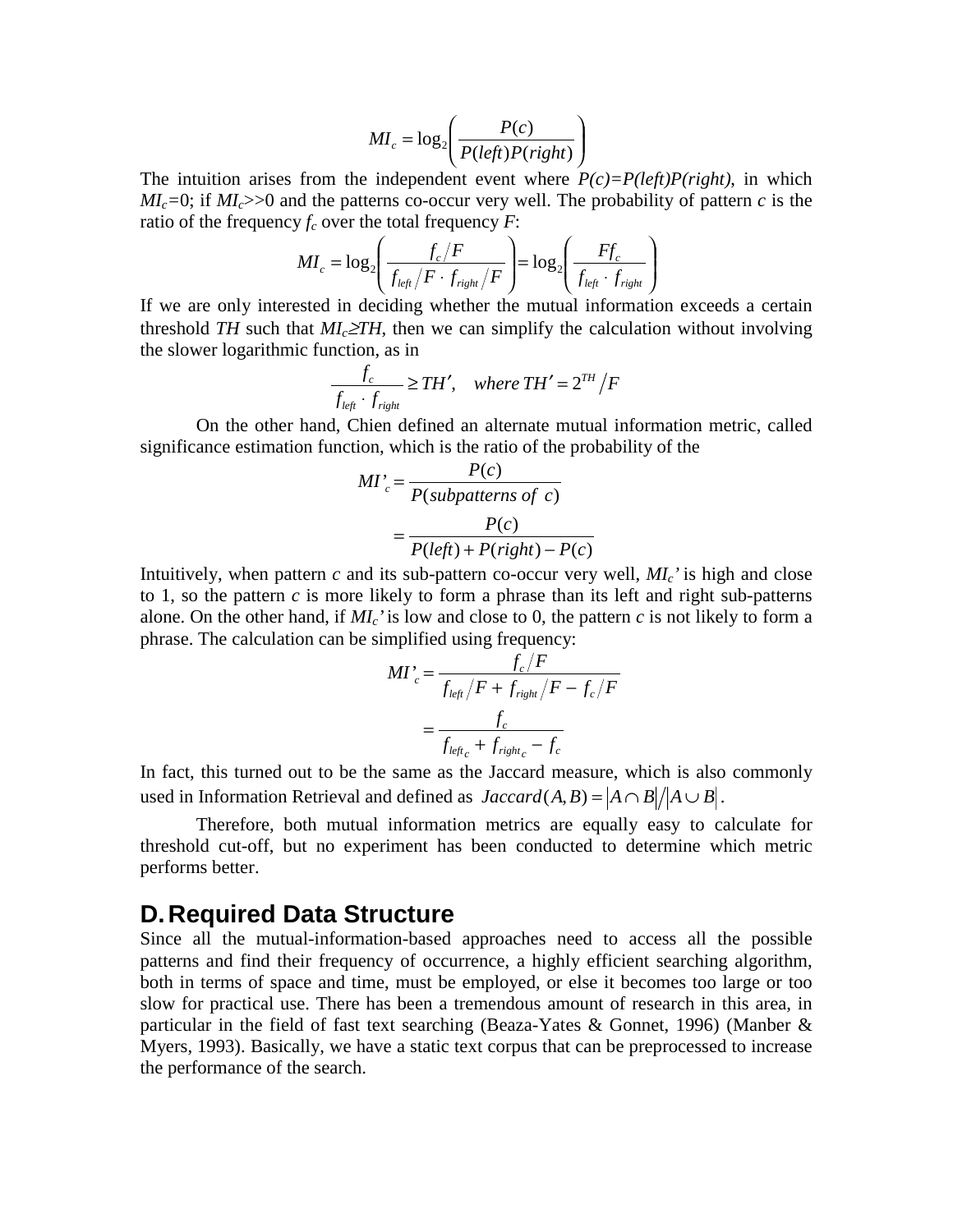#### *1. Space Efficiency — Semi-Infinite Strings*

In general, a string of length *N* has *N*(*N*+1)/2 sub-patterns. For example, there are 10 sub-patterns for 'abcd': a, b, c, d, ab, bc, cd, abc, bcd, and abcd. Even if we keep all subpatterns as null-terminated strings in a flat sequence without additional tree structure, the number of bytes required is still

$$
\sum_{k=1}^{N} (N - k + 1)(k + 1) = N(N + 1)(N + 5)/6 = O(N^{3})
$$

In the example, we need 30 bytes for 'abcd'. However, a typical 1MB corpus will require 166,666TB of memory, which is too demanding even for supercomputers. Furthermore, an  $O(N^2)$  space data structure is no better, because an 1MB corpus still would will take 1TB. Without a better data structure to store all the sub-patterns, all n-gram techniques will become impractical for bigger *N* or unrestricted *N*. Therefore, it has been common for earlier attempts to be restricted to small *N* such as 2 to 4. In conclusion, we must look for an O(*N*) space data structure.

We can view the training corpus as a static text, which is a single string padded at its right end with an infinite number of null (or any special) characters. A *semi-infinite string* (*sistring*) (Knuth, 1973) (Baeza-Yates & Gonnet, 1996) is the sequence of characters starting at any position of the text and continuing to the right. For example, the text of

```
abcd.......
has the following set of sistrings:
```
abcd....... bcd....... cd....... d.......

By using a unique end-of-text symbol that appears nowhere else, we can guarantee that no one semi-infinite string is a prefix of another. Hence, semi-infinite strings can be unambiguously identified by their starting position. Therefore, the space requirement for this structure is only O(*N),* for the text itself and the starting positions for the semiinfinite strings. Now, searching for a pattern simply becomes searching for a prefix in any of the semi-infinite strings. For example, we know 'bc' is a pattern, because it is found to be a prefix to the semi-infinite string 'bc……'.

For extracting Chinese phrases, Chien suggested using a punctuation mark, such as comma, period, and so on, as a boundary to process the text at the sentence level (Chien 1997), because a Chinese phrase will not contain any punctuation marks. For example,the string "詞彙自動抽取,減化索引困難" (phrase automatic extraction, alleviating indexing difficulty) generates the following semi-infinite strings:

詞彙自動抽取00000... 彙自動抽取0000000... 自動抽取000000000... 動抽取00000000000... 抽取0000000000000... 取000000000000000... 減化索引困難00000... 化索引困難0000000...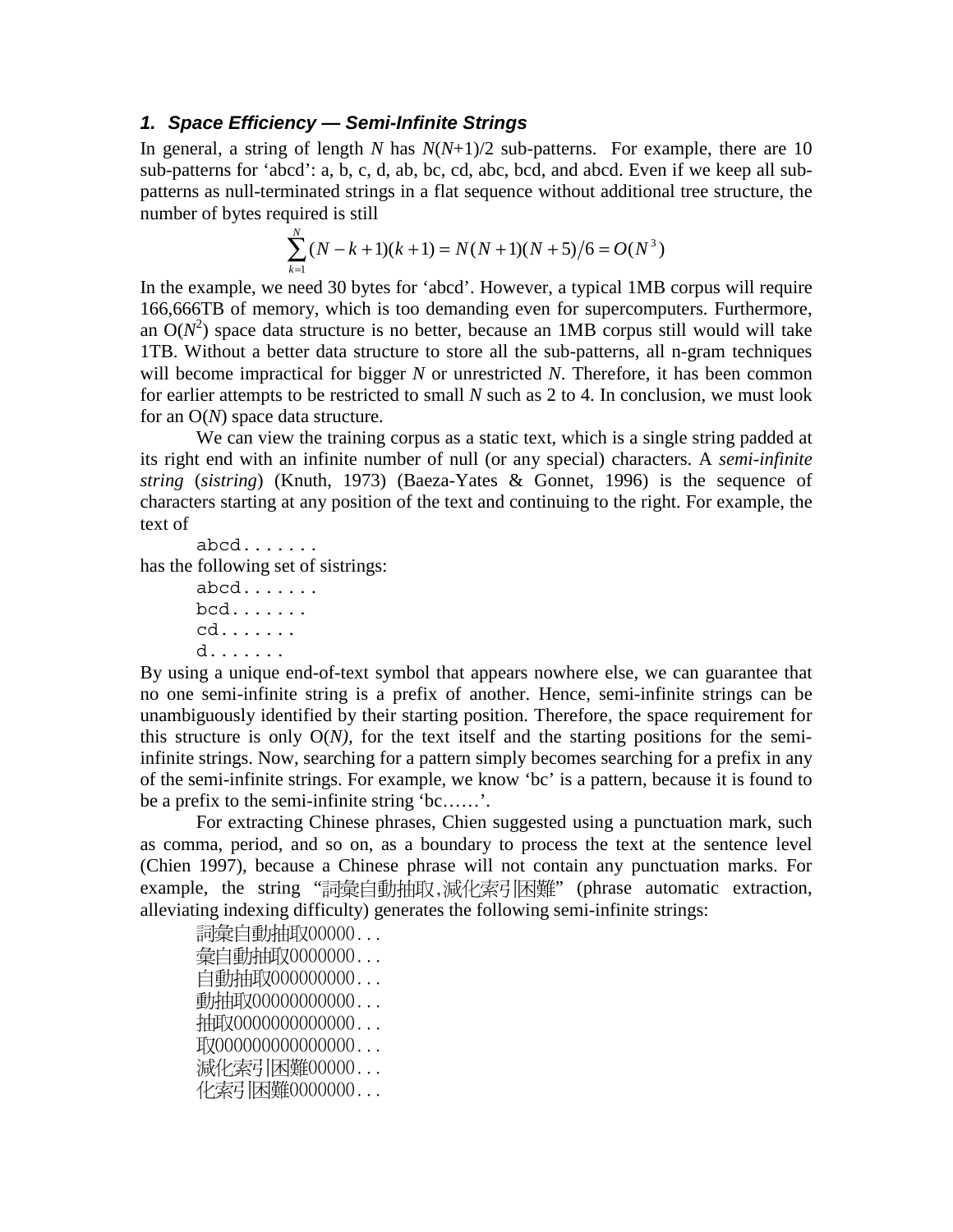索引困難000000000... 引困難00000000000... 困難0000000000000... 難000000000000000...

#### *2. Fast Searching — PAT-Tree, PAT-Array, Suffix Array*

After we have created a data structure to store all the sub-patterns efficiently, we must ensure that it allows us to search prefixes very efficiently. The fastest searching algorithm is  $O(1)$  hashing, but hashing is not suitable for long, variable-length keys and prefix searching. Therefore, we need to look for the next best solution at *O*(log *N*). There has been a lot of research in the field of fast text searching that has tackled this problem. For a review of the state of the art and various optimizations, readers are referred to (Manber & Myers, 1993).

Trie-based search is highly efficient, but it has two drawbacks: space wasted by one-way branching and complicated codes resulting from two different types of nodes (Sedgewick, 1998). In 1968, Morrison discovered *patricia* ("practical algorithm to retrieve information coded in alphanumeric") that avoids these two problems (Morrison, 1968). A patricia trie requires only *N* nodes to be constructed for *N* search keys, and it requires only about  $\log_2 N$  bit comparisons and one full key comparison per search,  $O(\log n)$  $N + P$ ). Patricia is fast, because it immediately jumps to the bits that matter for comparison, so the number of bit comparisons is never more than the length of the key. In fast text searching, a *PAT-tree* is a patricia trie for semi-infinite strings. Chien used a PAT-tree to perform fast searching during phrase extraction. For implementation details and example codes, readers are referred to (Sedgewick, 1998) (Gonnet & Baeza-Yates, 1991) (Morrison, 1968).

An alternate yet simple but equally fast solution is to use *PAT-array* or *suffix array* (Gonnet & Baeza-Yates, 1991), which basically is a sorted list of semi-infinite strings, and sorting can be done in *O(N* log *N)* using any standard sorting algorithm such as QuickSort. Then the search time for a prefix is similar to a binary search and thus can be done in *O(P* log *N)*, where P is the length of the search key and *n* is the size of the corpus. Manber and Myers improved the search time to  $O(P + \log N)$  in a new suffix array coupled with information about the longest common prefixes, which can be constructed in time  $O(N)$  (Manber & Myers, 1993). The advantage of using a linear structure is that all the semi-infinite strings with the prefix that we are looking for are going to be in a consecutive block. Therefore, it will be much easier to figure out the frequency of a pattern (prefix) of interest.

In summary, the research in fast text searching such as PAT-tree, PAT-array or suffix array enables us to perform key phrase extraction in an efficient manner, in terms of both space and time.

## **E. Online Frequency Update**

All the fast text-searching algorithms assume that the text is fixed and is never updated, thereby enabling us to preprocess the text for much faster subsequent searching. However, the ability to update is a desirable property, because deleting the bigger phrases after we extract them will improve the subsequent extraction of smaller phrases. However, removing a pattern from the text will affect the entire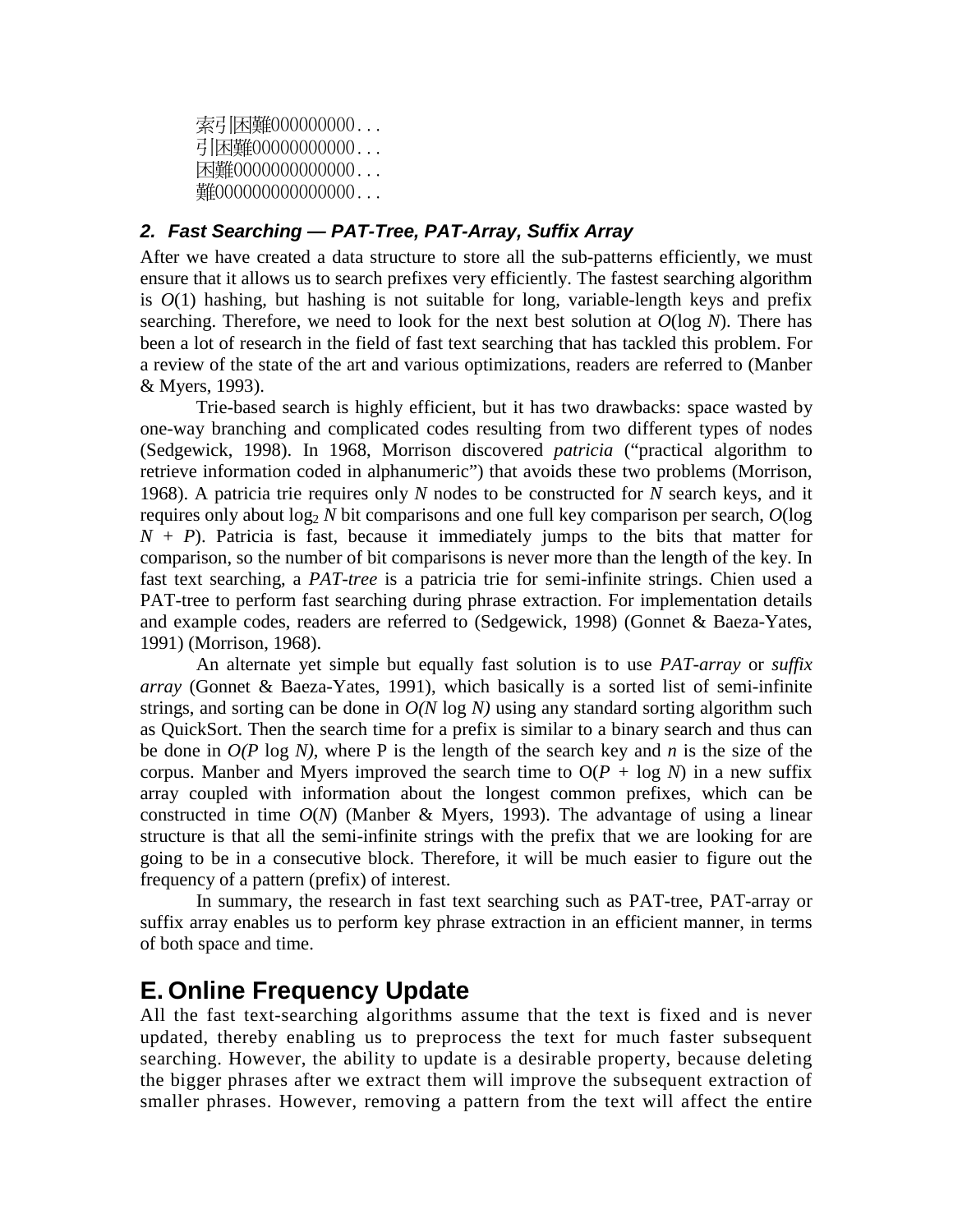fast text searching data structure, which cannot be easily updated without reconstruction, a costly process.

Two basic constraints must be observed to make updates possible: the text cannot be changed and the impact on the searching should be minimized. If the text cannot be changed, we need to introduce some flags to denote updates. However, a careless use of flagging will greatly degrade search performance, so we must consider the characteristics of the corpus. We have observed that the number of extracted phrases is much smaller than the number of all possible patterns. Therefore, we need to have a way to expedite counting when there has been no update.

We can use two flags for every character to accomplish this. Although implementation by representing them as two bits in a single byte to save space is possible, we make them separate to make discussion of them clear. The first flag is for deletion (D), and it is turned on when the corresponding segment of subpattern is extracted as a phrase. When a sub-pattern has this flag, it should not be counted toward the frequency. The second flag is for modification (M), and it is turned on for the entire sentence of which a portion has been extracted. This will expedite the counting of sentences not updated.

For example,the corpus has a pattern "詞彙自動抽取,減化索引困難" (phrase automatic extraction, alleviating indexing difficulty) and we have not extracted any phrases. The flags are empty ("-" to denote empty flag):

-

 $- - - - - - - - - - -$  (for deletion)

 $- - - - - - - - - - -$  (for modification)

When we extract the phrase  $\text{im}$   $\mathbb{R}$  (automatic extraction), the flags update to -

 $-$  D D D  $-$  (for deletion)

 $M M M M M = - - - -$  (for modification)

When we see no flags in a pattern, we know no modification has taken place, and we can count the frequency quickly. When we see the flag M on a pattern, we need to proceed to a more careful and slower counting process to check whether that pattern has in fact been partially deleted by the D flag. Therefore, we are able to quickly and consistently count the updated frequency affected by those extracted phrases.

## **F. Architecture**

Figure 1 shows the overall architecture of our approach, which is similar to (Chien, 1997), except for the updateable heuristics for extracting phrases from PAT-tree and stop wording. The process starts with a corpus having a sequence of Chinese characters. The input is a collection of Chinese text. In preprocessing, the text is broken down by punctuation marks and English words, a process which results in only chunks of Chinese characters.

- 1. Apply stop wording if needed.
- 2. Construct the PAT-tree and extract the key phrases. The entire process proceeds from the longest possible patterns to patterns with a length of two, because we are not interested in single characters. For each pattern, we use a frequency threshold to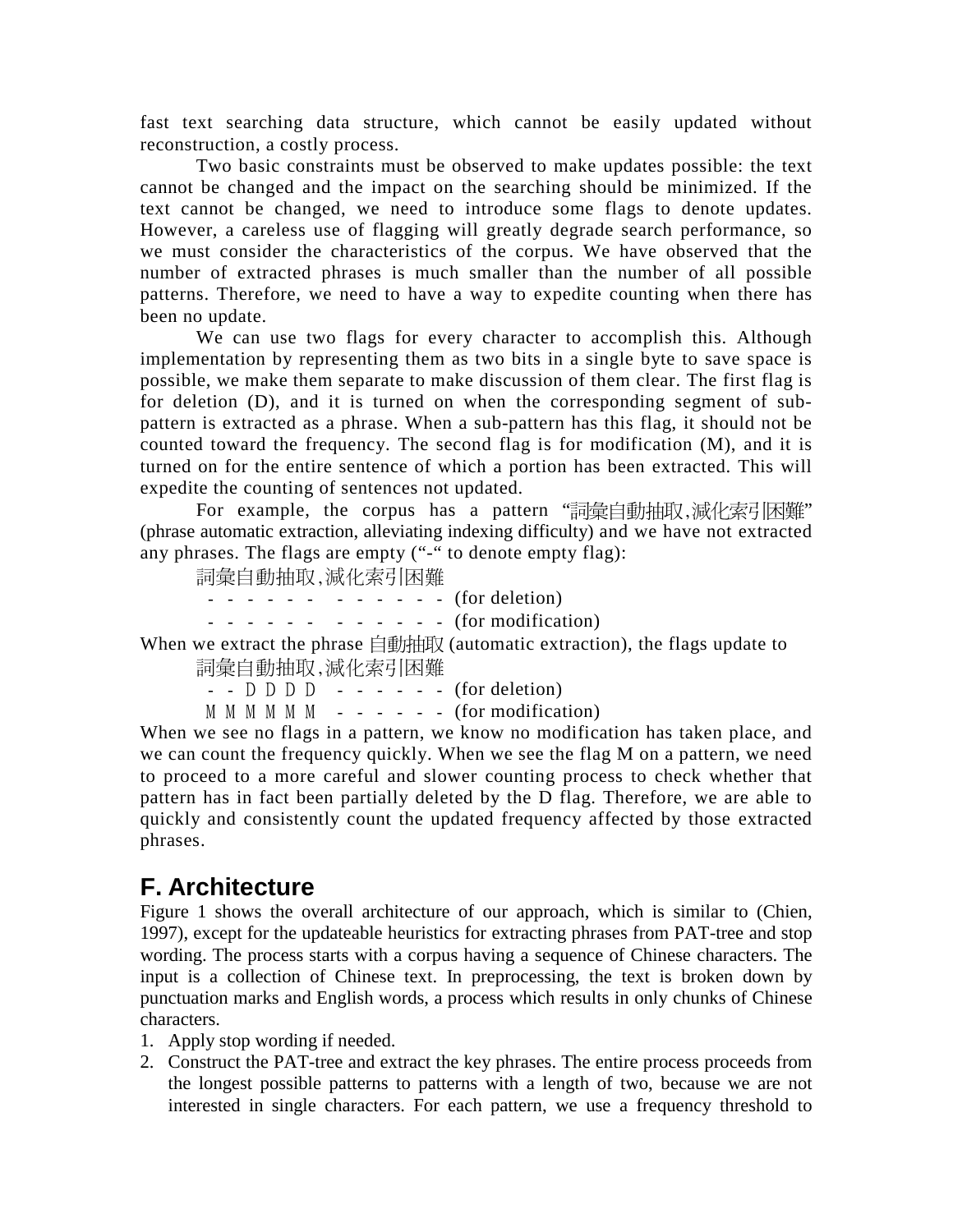decide whether further action is needed, to reduce unnecessary computations. If passed, the co-occurrence metric is calculated, and if it exceeds another threshold, then this pattern is extracted as a phrase and removed from the corpus, so the frequency distribution will be adjusted. Note that there is no need to backtrack to a longer pattern using this heuristic.

- 3. Filter the results with another PAT-tree constructed by a general corpus can be used to get rid of phrases that commonly exist in daily usage, such as newspapers.
- 4. Filter by examining the frequency distribution of the extracted phrases.



Figure 1. Proposed key phrase extraction architecture, with two key differences: the ability to update the PAT-tree after removal and the use of stop words.

## **G. Experiment Design**

An experiment was conducted to compare the extraction results of our approach with those of the published approach by Chien. Since we could not obtain the author's original codes, we tried to recreate the algorithm described in (Chien, 1997). However, since Chien's approach did not use stop words, we experimented with two versions of our approach, one without stop words (AZ) for direct comparison and another with stop words (AZ-S) for isolating the effects of the use of stop words.

There are still a few other differences between our implementation of Chien's approach and the original one. First, the test bed is a partial collection of journal abstracts from Science and Technology Information Center (STIC, http://www.stic.gov.tw), focused in the field of MIS with 1700 items or 1MB of journal abstracts. The nature of a more specialized test-bed domain than the books or news articles used in the original paper may have caused a difference in the quality of extraction. Second, we built the general PAT-tree from a 3MB collection of news articles from http://www.sina.com during January to June of 1999. Third, we use the same set of about 500 stop words as the common-word lexicon. Fourth, the thresholds chosen for the extraction and frequency filtering process probably were different from those in the original experiment. However, all three algorithms use the same threshold values to make comparisons meaningful.

Our experiment was controlled to limit differences to the ability to update, in combination with use of stop words and without such use. Hence, although our implementation of Chien's algorithm may not be optimal, it does provide a viable and direct comparison of the effects of the ability to update and the use of stop words.

In order to avoid bias of subjects toward any particular approach, the Java experiment interface combined and showed the extracted phrases from all three approaches with those from a single interface underlined (see Figure 2). Therefore, the subject would not be able to tell whether an extracted phrase came from one particular approach, but because the system knew which extracted phrases came from which approach, it could correctly calculate the values of recall and precision for each approach.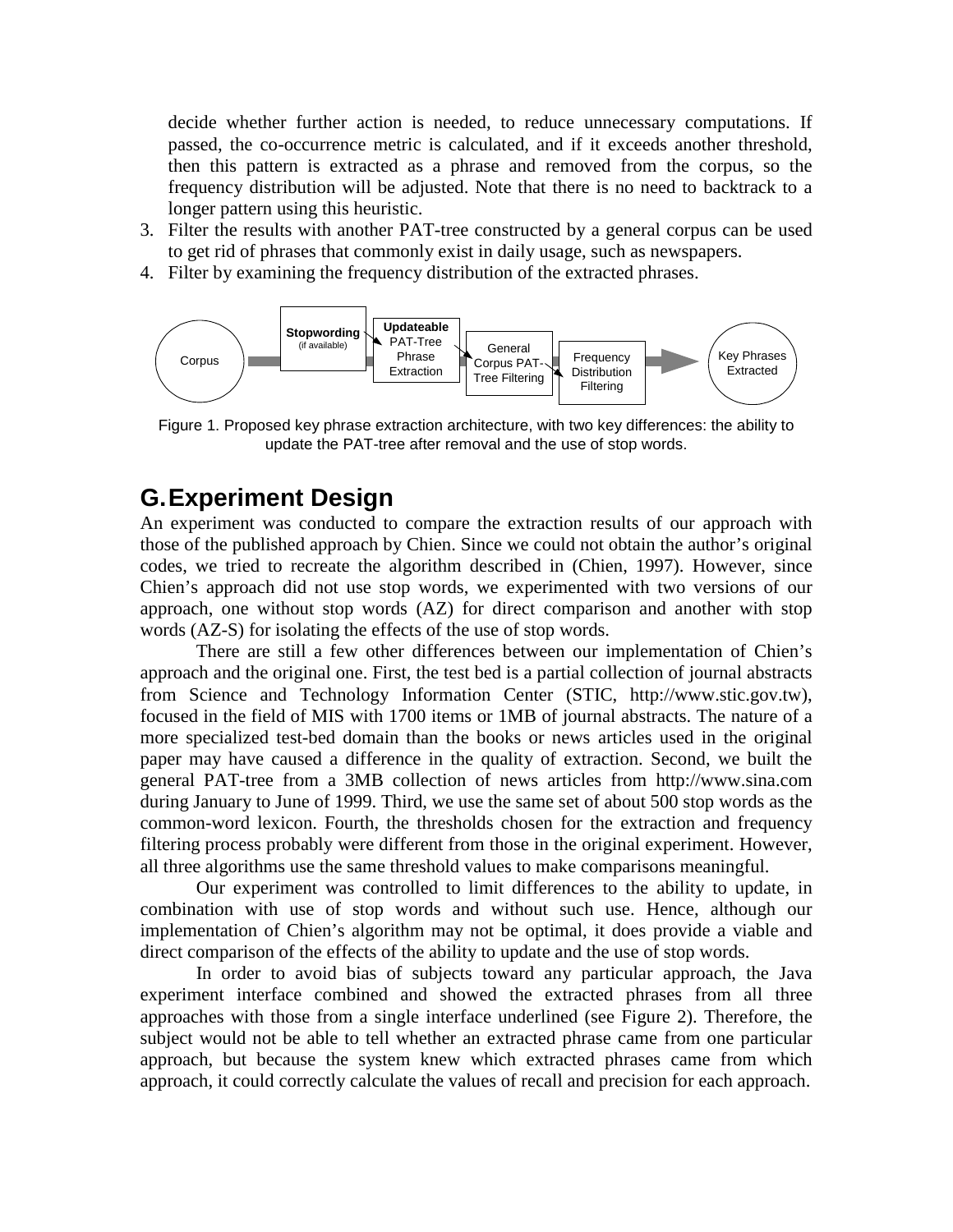



This experiment involved four subjects who were native Chinese speakers and proficient in the field of MIS. Each subject was presented 40 randomly selected journal abstracts. Therefore, there was a total of 160 sample data for each approach and a total of 480 sample data (*n*=480) for the entire experiment. First of all, the subject was asked to remove extracted phrases that had been wrongly segmented, such as 策支援系統 and 的問題 (see Figure 2). Then, the subject was asked to pick out the good key phrases that he or she judged to be relevant and descriptive of the journal abstract at hand. For example, both 地理資訊系統 (geographic information system) and 決策支援系統 (decision support system) could be considered good key phrases.

## **H. Experiment Results and Analysis**

Figure 3 shows the key phrase extraction results from all three approaches, where Chien represents our implementation of Chien's approach, AZ our approach without stop words, and AZ-S our approach with stop words. Both of our approaches produced fewer wrong segmentations than Chien's approach (3.3% and 0.5% compared to 19.8%). Our approach without stop words provided a direct head-to-head comparison with Chien's approach, and was able to produce more key phrases (3,169 compared with 2,326), while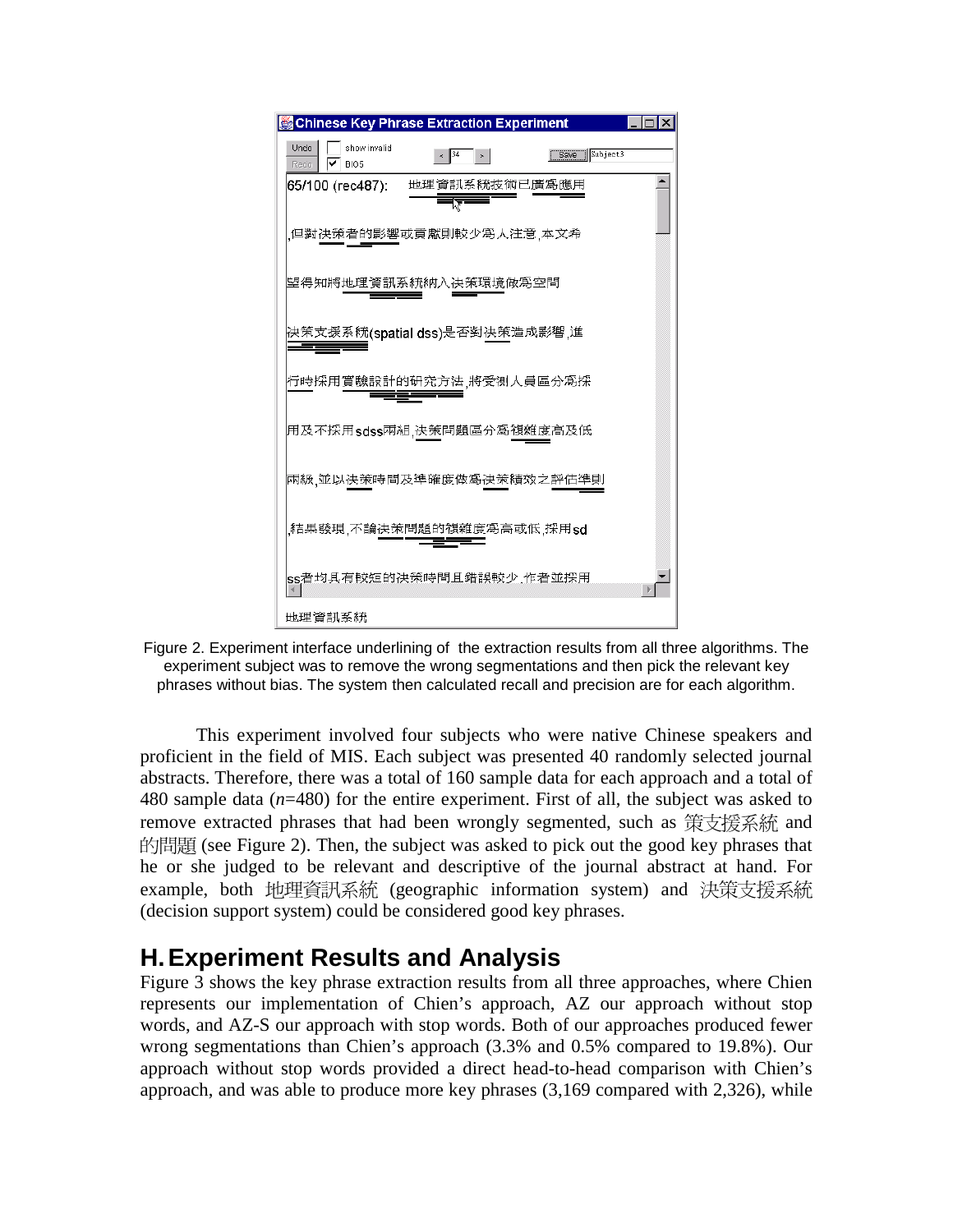the error rate of wrong segmentation still remained much lower (3.3% compared to 19.8%).

Comparing the effects of the presence of stop words, we found that the use of stop words cut down the number of extracted phrases by one third and kept the percentage of wrong segmentation even lower, at 0.5%.

| Approach | <b>Number of key</b><br>phrases extracted | <b>Percent of wrong</b><br>segmentation |
|----------|-------------------------------------------|-----------------------------------------|
| Chien    | 2,326                                     | 19.8%                                   |
| AZ.      | 3,169                                     | 3.3%                                    |
| A Z-S    |                                           | በ 5%                                    |

Figure 3. The key phrase extraction results from three different approaches: Chien, AZ (without stopwords), and AZ-S (with stopwords).

The distribution of the mutual information value also changed when we introduced the ability to update, as shown in Figure 4. The values of the co-occurrence metric for the extracted key phrases in our approaches tended to be higher, whereas Chien's extracted key phrases were distributed more evenly between the threshold and the maximum value. This suggests that adding the ability to update confirmed our belief that deletion of extracted phrases tends to increase the success of subsequent phrase extraction.



Figure 4. Comparison of distribution histograms of mutual information values of phrases extracted by different approaches.

Recall and precision, which are commonly used in information retrieval, were used to evaluate the experiment results. For a journal abstract, each approach extracted a set *R* of key phrases. Let  $|R|$  be the number of key phrases in this set. For this abstract, there is an answer set *A* of key phrases, which best describes the abstract. However, since the answer set is very subjective to the subject, we shall use all the key phrases that the subject has chosen. Then, *Ra* represents the intersection of the sets *R* and *A*. Figure 5 illustrates the relationship between these sets. The recall and precision measures are defined as follows.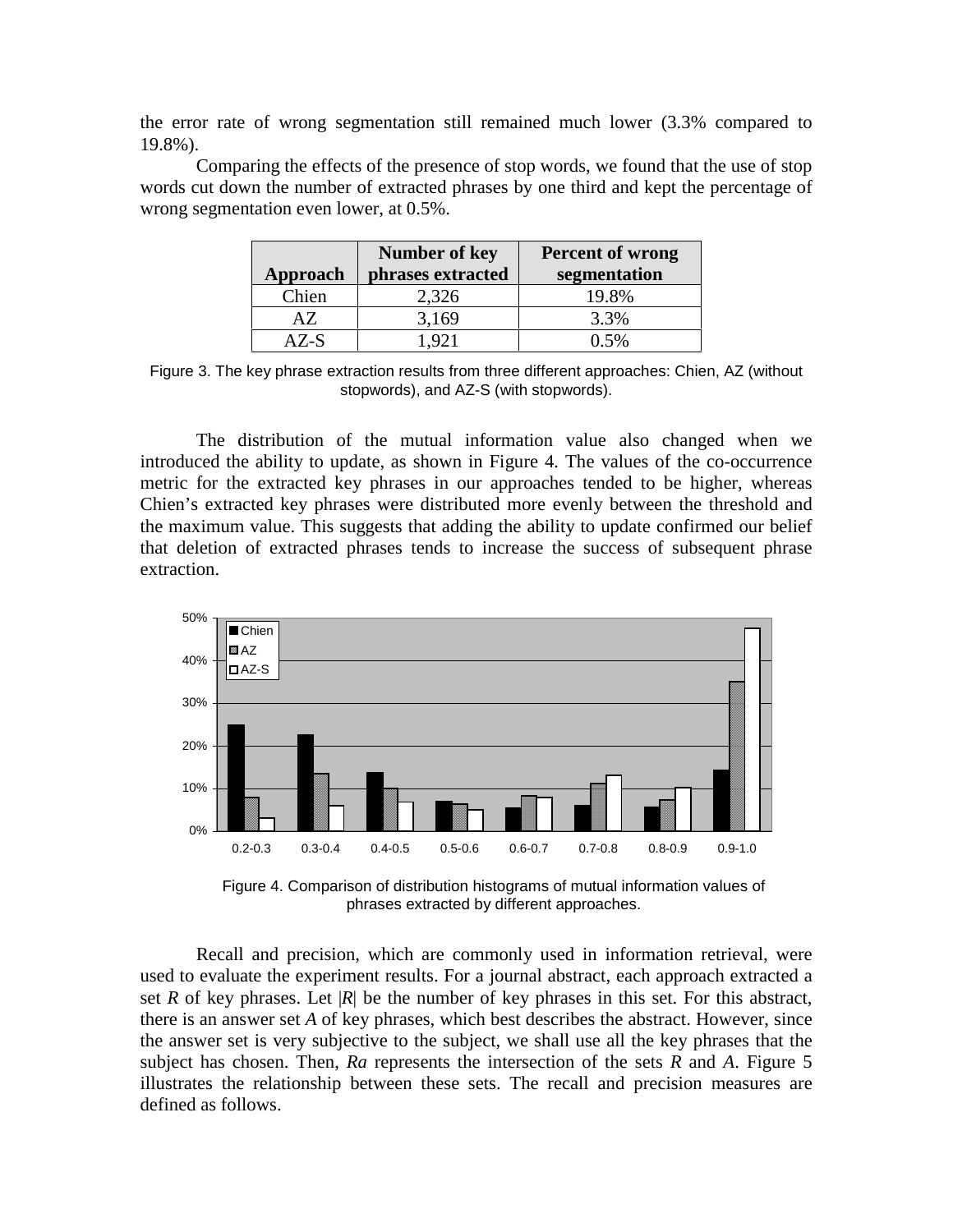• **Recall** is the fraction of relevant key phrases (the set *R*) extracted

$$
Recall = \frac{|Ra|}{|R|}
$$

• **Precision** is the fraction of the extracted key phrases (the set *A*) that are relevant

$$
Precision = \frac{|Ra|}{|A|}
$$





For comparison, we used the average value of recall and precision, and the results are tabulated in Figure 6 and Figure 7. Both of our approaches, with and without stop words, showed significant improvement over Chien's approach, at a .05 confidence level in both recall and precision. Although there was no statistical difference in precision between our approach without stop words (AZ) and with stop words (AZ-S), there was a slight improvement in recall with stop words (AZ-S).

| Source | DF               | SS      | ΜS     | F                     | P                           |                                        |
|--------|------------------|---------|--------|-----------------------|-----------------------------|----------------------------------------|
| ALG    | $\overline{2}$   | 8.7865  | 4.3932 | 81.34                 | 0.000                       |                                        |
| Error  | 477              | 25.7623 | 0.0540 |                       |                             |                                        |
| Total  | 479              | 34.5488 |        |                       |                             |                                        |
|        |                  |         |        |                       | Individual 95% CIs For Mean |                                        |
|        |                  |         |        |                       | Based on Pooled StDev       |                                        |
| Level  | N                | Mean    | StDev  |                       |                             |                                        |
| Chien  | 160              | 0.1915  |        | $0.1219$ $(- - * - )$ |                             |                                        |
| AZ     | 160              | 0.4345  | 0.2524 |                       |                             | $(- - * - -)$                          |
| $AZ-S$ | 160              | 0.5082  | 0.2889 |                       |                             | $(- - * - -)$                          |
|        |                  |         |        |                       |                             | --------+---------+------------------- |
|        | Pooled StDev $=$ | 0.2324  |        | 0.24                  |                             | $0.36$ $0.48$                          |
|        |                  |         |        |                       |                             |                                        |

Figure 6. Analysis of variance for recall.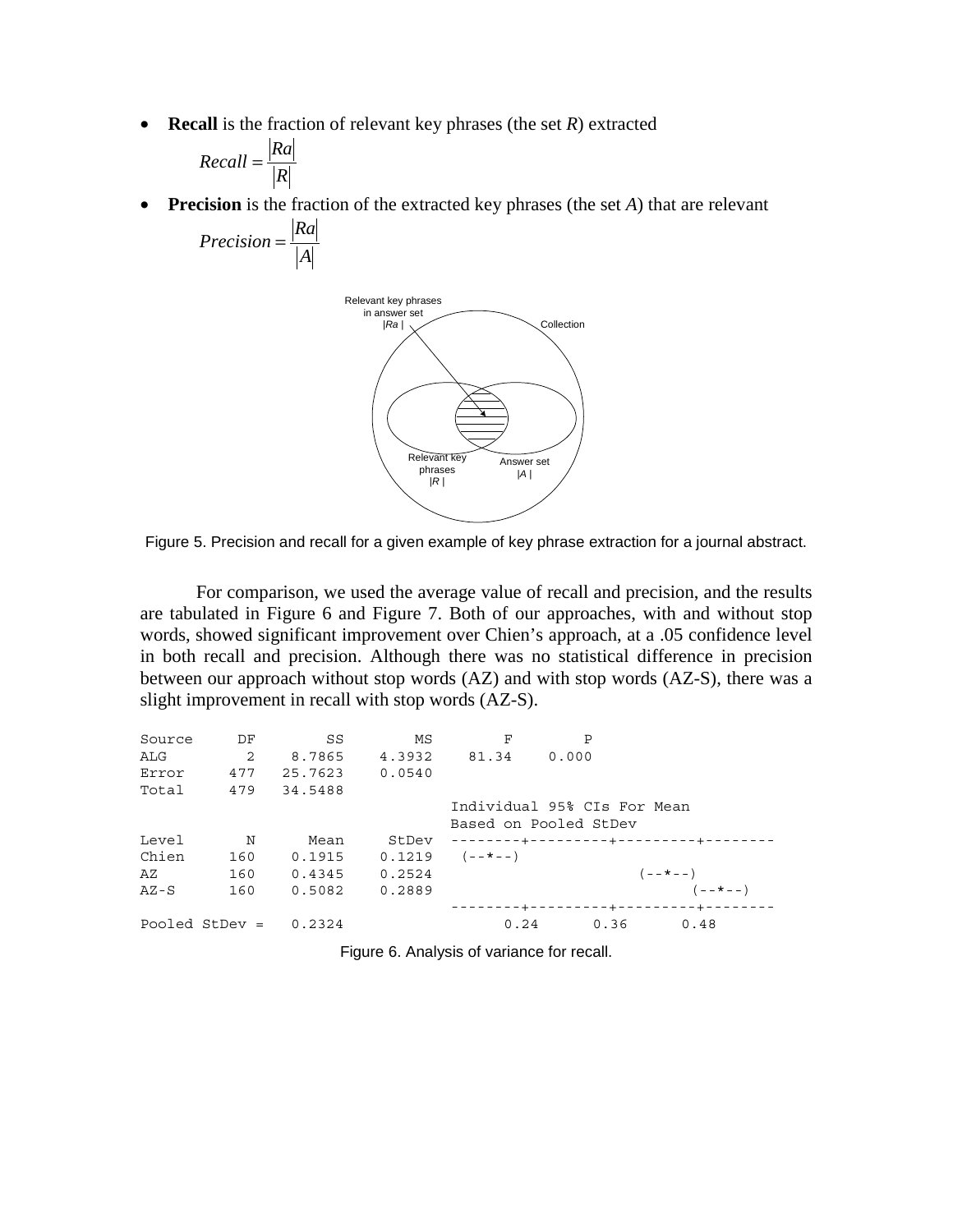| Source | DF               | SS      | ΜS     | F                           | P     |       |                                       |
|--------|------------------|---------|--------|-----------------------------|-------|-------|---------------------------------------|
| ALG    | 2                | 3.4238  | 1.7119 | 50.81                       | 0.000 |       |                                       |
| Error  | 477              | 16.0707 | 0.0337 |                             |       |       |                                       |
| Total  | 479              | 19.4945 |        |                             |       |       |                                       |
|        |                  |         |        | Individual 95% CIs For Mean |       |       |                                       |
|        |                  |         |        | Based on Pooled StDev       |       |       |                                       |
| Level  | N                | Mean    | StDev  |                             |       |       |                                       |
| Chien  | 160              | 0.5214  | 0.1884 | $(- - + - - - -)$           |       |       |                                       |
| AZ     | 160              | 0.7003  | 0.1840 |                             |       |       | $(- - + - - -)$                       |
| $AZ-S$ | 160              | 0.7009  | 0.1781 |                             |       |       | $(- - + - - -)$                       |
|        |                  |         |        |                             |       |       | ----------+---------+--------+-----+- |
|        | Pooled StDev $=$ | 0.1836  |        |                             | 0.560 | 0.630 | 0.700                                 |

Figure 7. Analysis of variance for precision

# **I. Discussion**

First of all, we need to reiterate that the Chien's approach used in this experiment was our own implementation to our best optimization, as pointed out in the Experiment Design section. Chien reported average recall and precision as 0.43 and 0.30 for the experiment on book indexing, which was a test bed different from the journal abstracts used in this experiment. By comparing statistics that were not very meaningful because of different test beds, we found that our approaches still equaled Chien's in recall and surpassed his in precision.

In addition, the actual value of precision should be lower, because we constructed the answer set solely on the basis of the subjects' judgment, and the subjects were not allowed to add more phrases to the answer set, even if they felt it was necessary. However, this does not affect the relative comparison, especially when the margin is substantial, because a bigger answer set will move the values of precision in the same direction.

All three approaches are able to extract very long phrases, such as 策略性資訊系統規劃 (strategic information system planning) and 白然語言處理系統 (natural language processing systems), which illustrate the potential of a statistical approach to identifying long, new emerging terminology from corpus. Although the experiment showed encouraging results from our approaches, the experiment subjects would have liked the system also to have captured English names, phrases and acronyms, such as *Intel*, *neural networks,* and *ATM*, which are very useful key phrases, especially in the scientific literature.

All the programs were coded in  $C/C++$  and finished processing in between 4 minutes for the non-updateable approach and 10 minutes for the updateable approach on a Pentium-II 350MHz with 256MB RAM. Therefore, these data structures and algorithms introduced were shown to be a speedy statistical approach to key phrase extraction.

# **J. Future Directions**

The ability to generate key phrases is very important in the application of newergeneration knowledge management tools, because longer key phrases rather than the single character word are able to give more precise meaning and thus represent content more precisely.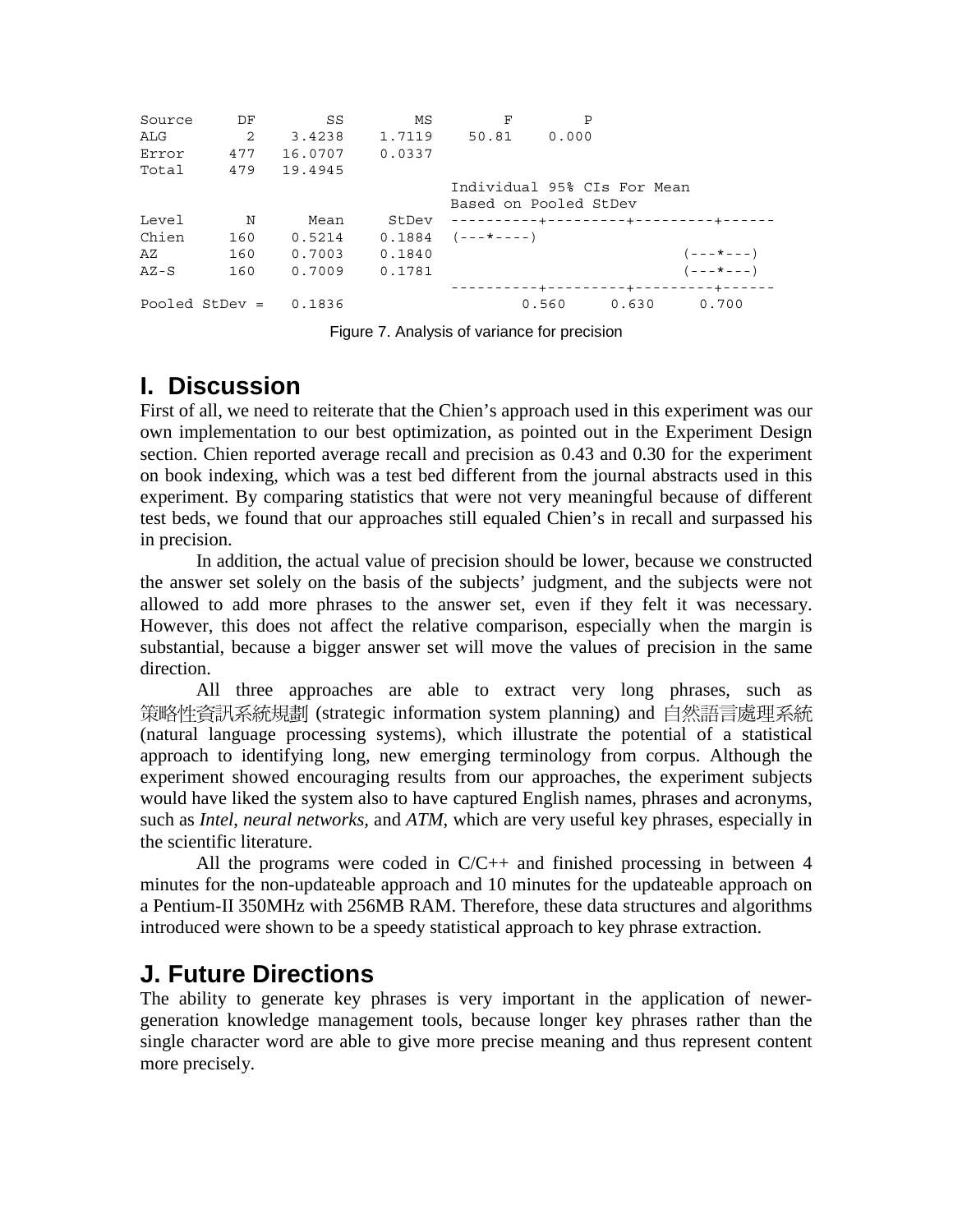#### **1. Chinese SOM Category Map**

A category map is the result of performing Self-Organizing Map (SOM), a neural network-based clustering, of similar documents and automatic category labeling. Documents that are similar (in key phrase) to each other are grouped together in a neighborhood on a two-dimensional display. Figure 8 shows a preliminary SOM category map generated by using the keywords extracted in this experiment. Each colored region represents a unique topic that contains similar documents. Topics that are more important often occupy larger regions. Examination of the category 專家系統 (expert systems) shows that the SOM actually relates it to other relevant categories such as 神經網 (neural networks) and 模糊 (fuzzy). By clicking on each region, a searcher can browse documents grouped in the region. Based on our recent experiments, we found such a 2D graphical display of hierarchical structure to be promising for aiding large-scale and dynamic user browsing and searching. The Kohonen SOM algorithm for classifying textual documents requires outputs from a good key phrase extraction process.



Figure 8. Extracted key phrases become features for the SOM, a neural network automatic content summarization technique. A user can pick a category and view its corresponding content.

### **2. Chinese CI Spider**

The concept of using agents is an outgrowth of the past 40 years' research on artificial intelligence and robotics. It has become particularly relevant in the context of Internet research. The idea of a software entity that could perform tasks on behalf of a user was well established by the mid-1970s (Caglayan, 1997). The research aims to create software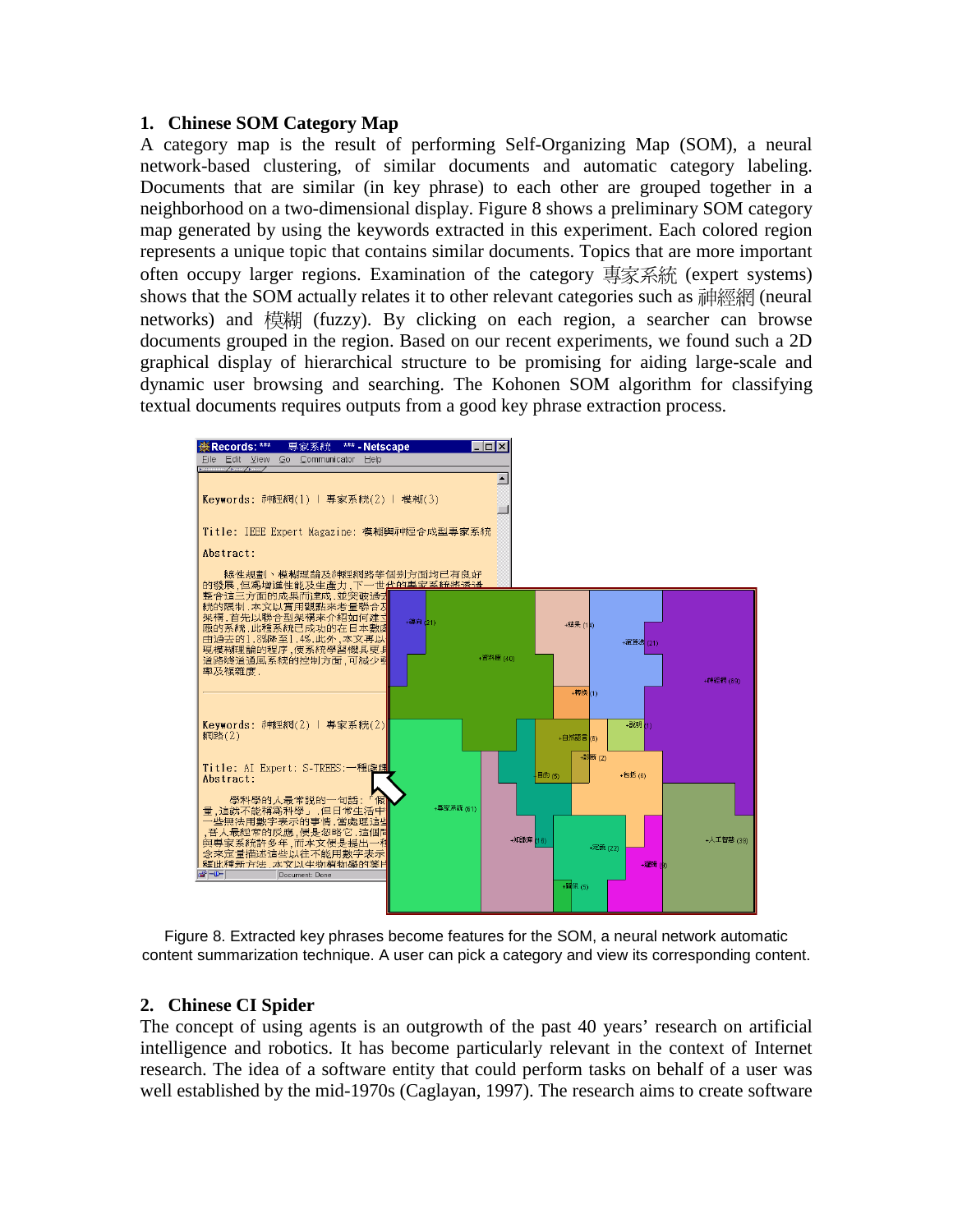to support reasoning, knowledge representation, and learning. Practical applications of agents have attracted significant attention in the 1990s. Many software agents have emerged to support Internet searches, data mining, and collaborative computing applications.



Figure 9. Itsy Bitsy Spider at work: (1) The user enters starting URLs. (2) The spider is collecting URLs that are similar to the starting URLs. (3) Spider "sleeps" after collecting web pages.

An agent-based spider for Internet searches was developed in a previous NSFfunded Internet project (Chen, Chung, et al., 1998). The Itsy Bitsy Spider explored the use of genetic algorithms for searching for Internet homepages based on search profiles supplied by users. Figure 9 (available at http://ai.bpa.arizona.edu) is a sample spider system. Submission of a search spawns agents, which then perform searches from the starting URLs and find new homepages that match the starting URLs and keywords. In addition, a user can limit the number of URLs returned, the search time for each new homepage, and can exercise other search engine parameters (e.g., crossover and mutation rates, to be discussed later). As a customized, cooperative agent, most parameters can be changed and re-used to affect search results, making the agent a truly dynamic, personalized Web search assistant. With the new Chinese key-phrase extraction technique we have just developed, we will be able to expand our spider to analyze Chinese web pages.

#### **3. Extension to Other Oriental Languages**

Chinese shares similar characteristics with many other oriental languages, especially Taiwanese, Japanese, and Korean. It is very likely that we can scale this technique across these languages. We hope to expand it in the near future.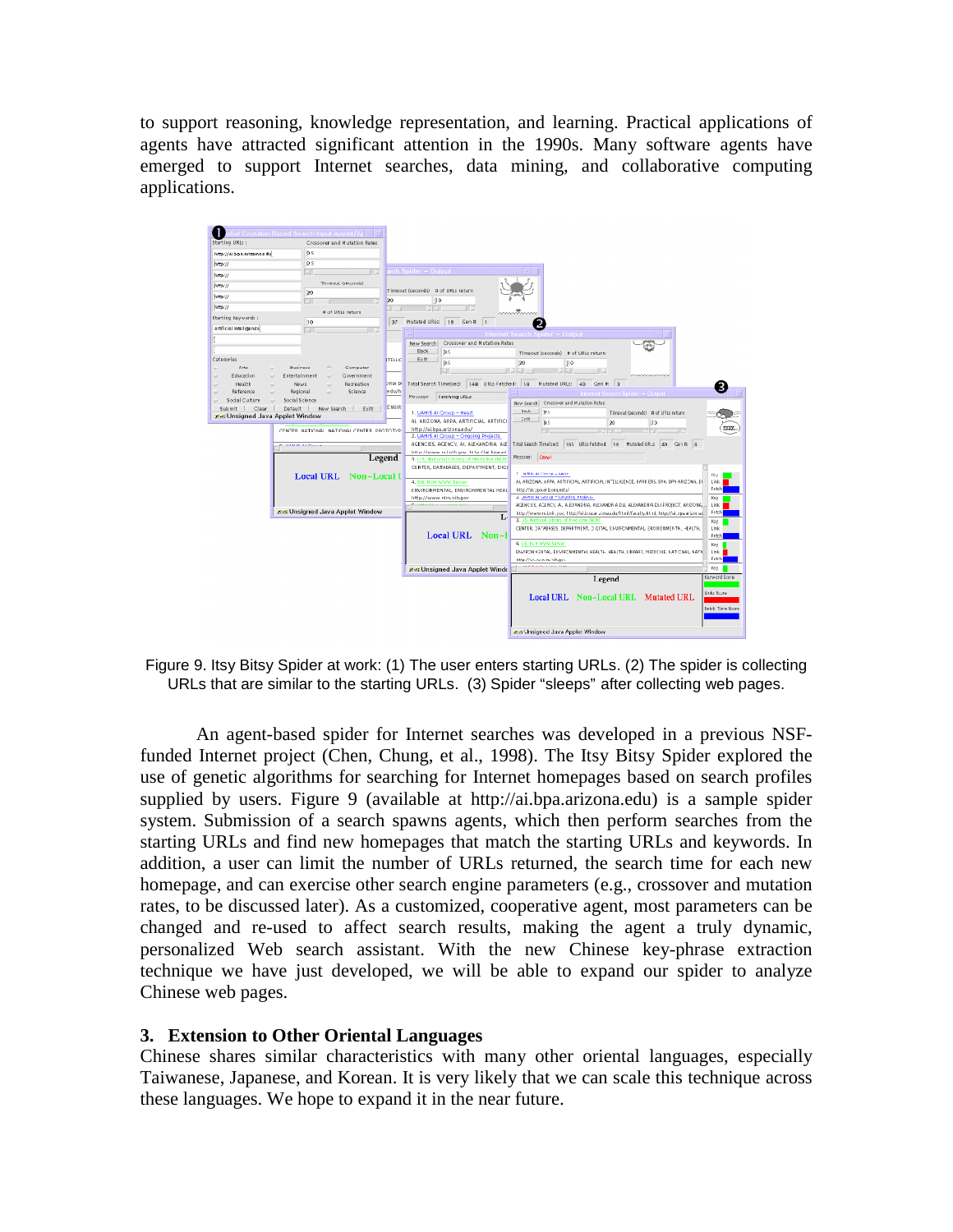# **K. Conclusions**

We have presented our approach to extracting Chinese key phrases using an updateable PAT-tree. The experiment showed that the ability to update frequency after key phrases have been extracted is a valuable feature that increases the accuracy of subsequent extraction. This was validated empirically by the improvement in obtained recall from 0.19 to 0.43 and precision from 0.52 to 0.70. However, the effect of the use of stop words improved recall slightly but made no change in precision. On the other hand, the use of stop words resulted in a reduction of one third in the number of key phrases extracted.

This paper also reviewed the data structures required to implement any statistical approach efficiently, both in terms of space and time. A new data structure was introduced to add the ability to update frequency after key phrases had been extracted.

## **L. Acknowledgement**

This research is sponsored in part by the NSF DLI2 (Digital Libraries Initiatives Phase 2, http://www.dli2.nsf.gov) grant #9817473. In addition, we greatly appreciate STIC (Science and Technology Information Center, http://www.stic.gov.tw) in Taiwan for providing the scientific journal abstracts for use in the experiment.

## **M.References**

- Baeza-Yates, R., & Gonnet, G. (1996). Fast Text Searching for Regular Expressions or Automaton Searching on Tries, *Journal of the ACM*, 43 (6), pp. 915-936.
- Bian, G-W & Chen, H-H (1998). A New Hybrid Approach for Chinese-English Query Translation. *Proceedings of the First Asia Digital Library Workshop*, pp. 156- 167.
- Blair, D. C., and Maron, M. E. (1985). An evaluation of retrieval effectiveness for a fulltext document-retrieval system. *Communications of the ACM*, 28(3), 289-299.
- Brill, E. (1995). *Transformation-Based Error-Driven Learning and Natural Language Processing*. Computational Linguistics, 21 (4), 543-565.
- Caglayan, A., Harrison., C. (1997). *Agent Sourcebook, A Complete Guide to Desktop*, *Internet, and Intranet Agents*.
- Chen, A. et al. (1997). Chinese Text Retrieval without Using a Dictionary. *in Proceedings of the ACM SIGIR 97*, pp. 42-49.
- Chen, H. (1998). The Illinois Digital Library Initiative Project: Federating Repositories and Semantic Research. *Proceedings of the First Asia Digital Library Workshop*, pp. 13-23.
- Chen, H., Chung, Y., Ramsey, M., & Yang, C. (1998). "A Smart Itsy Bitsy Spider for the Web,*" Journal of the American Society for Information Science*, 49 (7), Pages 604-618.
- Chen, H., Houston, A. L., Sewell, R. R. & Schatz, B. R. (1998), "Internet Browsing and Searching: User Evaluation of Category Map and Concept Space Techniques," *Journal of the American Society for Information Science*, 49 (7), pp. 582-603.
- Chen, H., J. Martinez, D. T. Ng, and B. R. Schatz. (1997). A Concept Space Approach to Addressing the Vocabulary Problem in Scientific Information Retrieval: An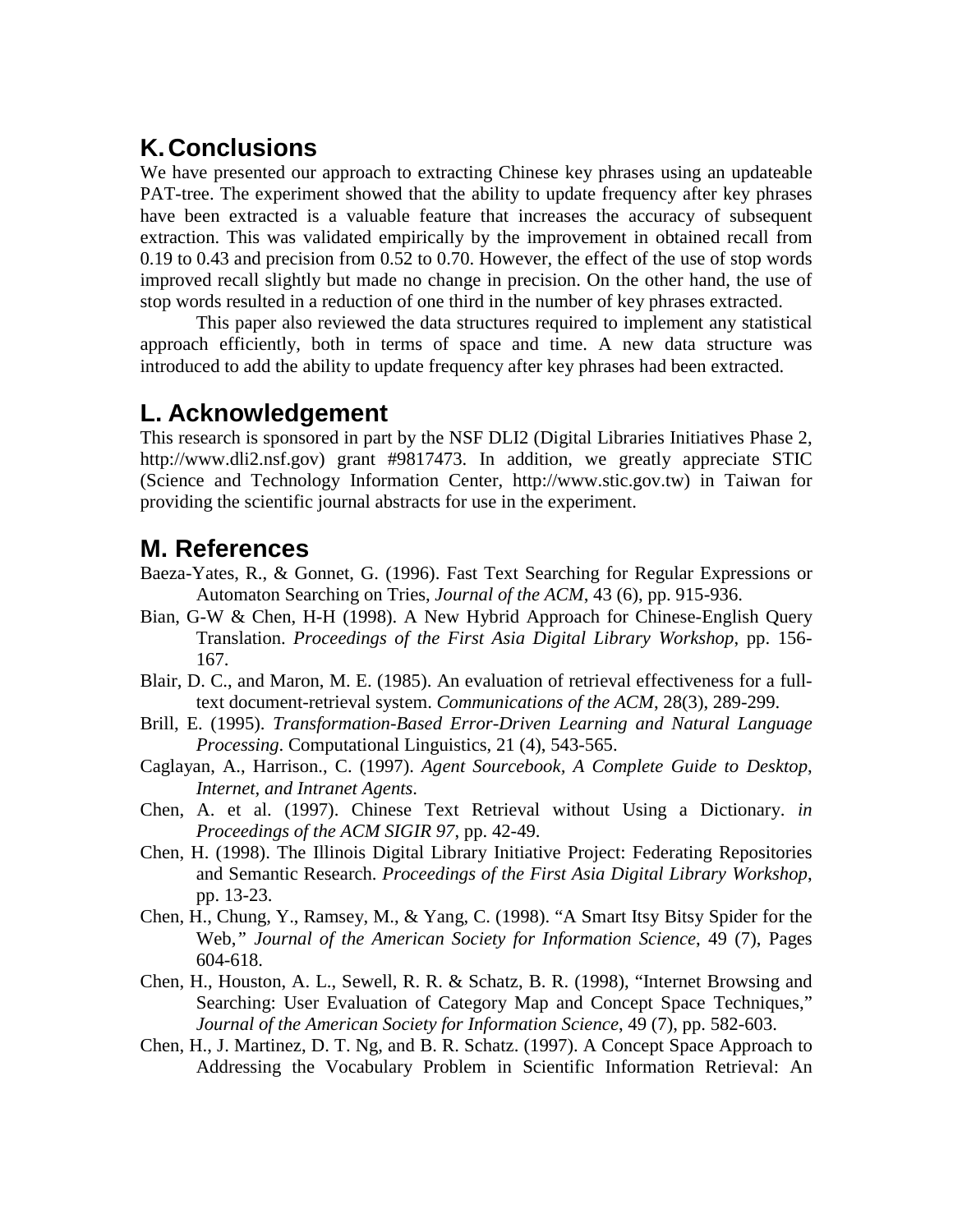Experiment on the Worm Community System*. Journal of the American Society for Information Science* 48 (1), pp. 17-31.

- Chen, H., & Ng, D. T. (1995). An algorithmic approach to concept exploration in large knowledge network (automatic thesaurus consultation): Symbolic branch-andbound vs. connectionist Hopfield net activation. *Journal of the American Society of Information Science*, 46(5), pp. 348-369.
- Chen, Y. M., Liao, C. C., & Prasad, B. (1998). A systematic approach to virtual enterprising through knowledge management techniques*. Concurrent Engineering-Research and Applications*, 6(3), 225-244.
- Chien, L-F and Pu, H-T (1996). Important issues on Chinese information retrieval. *Computational Linguistics and Chinese Language Processing, 1* (1), pp. 205-221.
- Chien, L-F (1997). PAT-Tree-Based Keyword Extraction for Chinese Information Retrieval. *Proceedings of the 1997 ACM SIGIR*, Philadelphia, PA, USA, pp. 50- 58.
- Chien, L-F (1998). PAT-Tree-Based Adaptive Keyphrase Extraction for Intelligent Chinese Information Retrieval. in special issue on Information Retreival with Asian Languages*, Information Processing and Management*, Elsevier Press.
- Church, K. (1988). *A Stochastic Parts Program and Noun Phrase Parser for Unrestricted Text.* Proceedings of the Second Annual Conference on Applied Natural Language Parsing ACL, Austin, TX.
- Church, K. (1997). Ngrams. *Proceedings of the ACL-95,* Cambridge, MA, USA.
- Davenport, T. H. (1995). Business process reengineering: Where it's been, where it's going. In V. Grover & W. Kettinger (Eds.), *Business Process Change: Reengineering Concepts, Methods and Technologies* (pp. 1-13). Middletown, PA: Idea Publishing.
- Davenport, T. H., & Prusak, L. (1998)*. Working Knowledge: How Organizations Manage What They Know*. Boston, MA: *Harvard Business School Press*.
- Gartner Group, Summer Knowledge Management Workshop Report, Summer, 1998.
- Gonnet, G. H. & Baeza-Yates, R. (1991*). Handbook of Algorithms and Data Structures in Pascal and C*, 2nd Ed.
- Inkpen, A. C., & Dinur, A. (1998). Knowledge management processes and international joint ventures. *Organization Scienc*e, 9(4), 454-468.
- Jones, P., & Jordan, J. (1998). Knowledge orientations and team effectiveness. International Journal of Technology Management, 16 (1-3), 152-161.
- Kwok K. L. (1997). Comparing Representations in Chinese Information Retrieval. in *Proceedings of ACM SIGIR'97*, pp. 34-41
- Knuth, D. E. (1973). *The Art of Computer Programming: Sorting and searching,* Vol. 3. Addison-Wesley, Mass.
- Lesk, M. (1997). *Practical Digital Libraries*, Morgan Kauffmann, Los Altos, CA.
- Li, Z. & Xing, L. (1998). Search the Chinese Web Design and the Operation of Net-Compass. *Proceedings of the First Asia Digital Library Workshop*, pp. 42-46.
- Lin, C. & Chen, H. (1996). *An Automatic Indexing and Neural Network Approach to Concept Retrieval and Classification of Multilingual (Chinese-English) Documents*. IEEE Transactions on Systems, Man, and Cybernetics, 26 (1), pp. 1- 14.